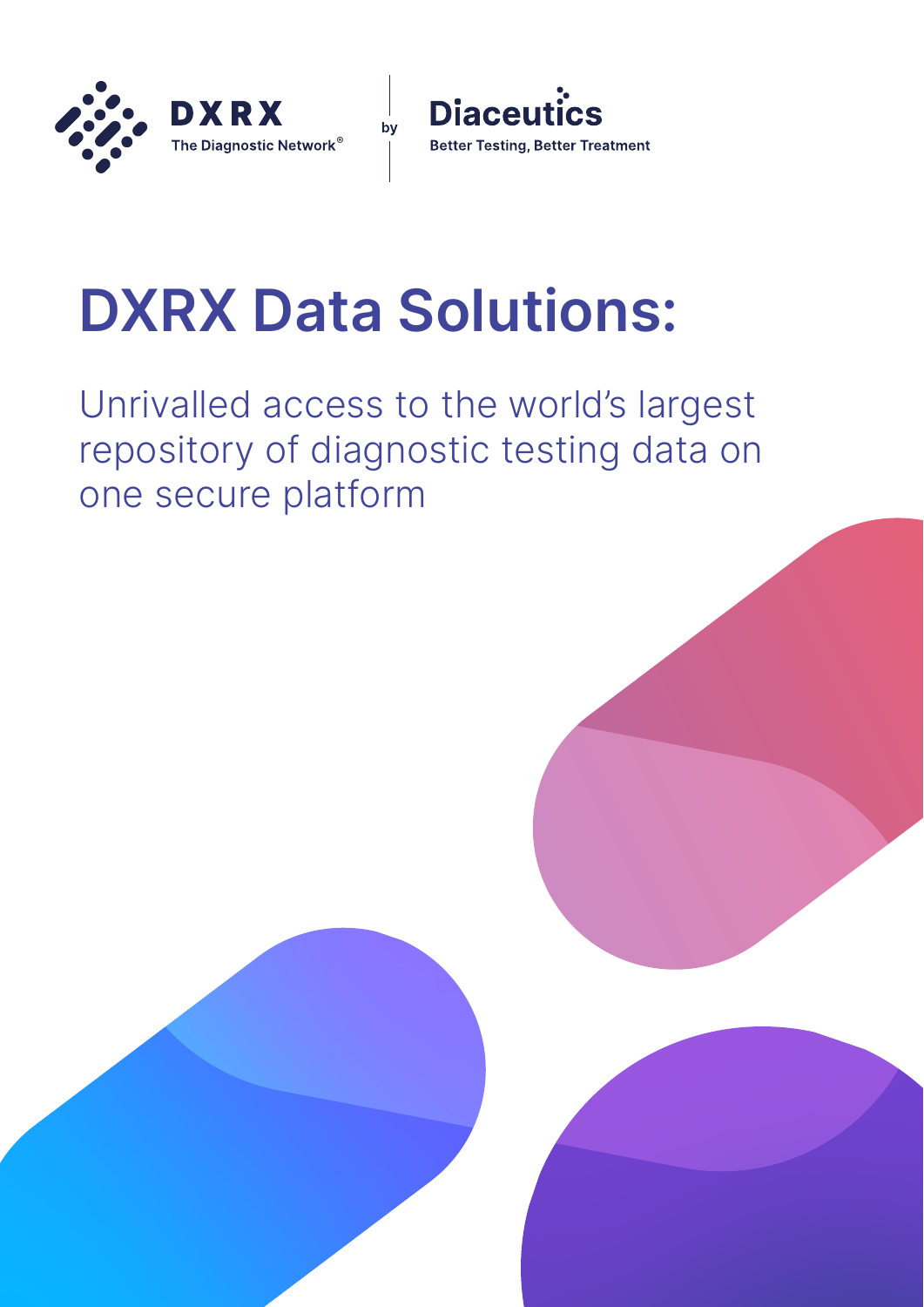## **DXRX - The Diagnostic Network® enabling access to 481 million patient records in 53 countries**

| Geographic area |               |                    |                             |
|-----------------|---------------|--------------------|-----------------------------|
| Argentina       | Finland       | Malaysia           | South Korea                 |
| Australia       | France        | Mexico             | Spain                       |
| Austria         | Germany       | <b>Netherlands</b> | Sweden                      |
| <b>Bahrain</b>  | Greece        | Nicaragua          | Switzerland                 |
| Belgium         | Guatemala     | Norway             | Taiwan                      |
| <b>Brazil</b>   | Honduras      | Panama             | Thailand                    |
| Canada          | Hong Kong     | Paraguay           | Turkey                      |
| Chile           | India         | Peru               | <b>United Arab Emirates</b> |
| China           | Ireland       | Poland             | United Kingdom              |
| Colombia        | <b>Israel</b> | Portugal           | <b>United States</b>        |
| Denmark         | Italy         | Qatar              | Venezuela                   |
| Ecuador         | Japan         | Russia             |                             |
| Egypt           | Kuwait        | Saudi Arabia       |                             |
| El Salvador     | Lebanon       | Singapore          |                             |

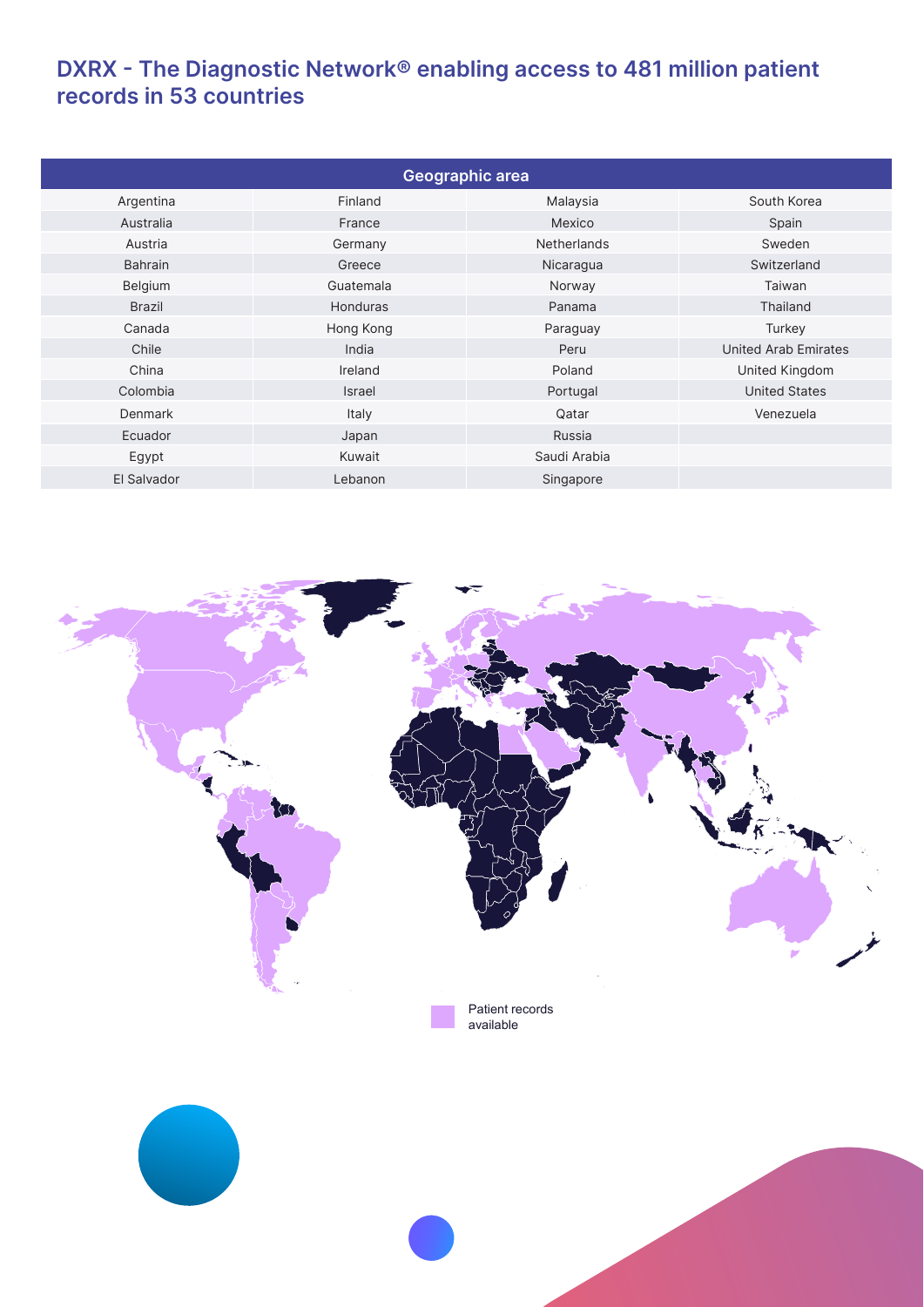# **Features**



**481 million** de-identified patient records globally

**4.7 years'**  longitudinal history



**52,515 labs** Showing disease volumes



countries

**Combined Coverage**  from academic, community & reference labs

**53** 



п  $\ddot{\bullet}$ 

> **228,214** payors

**Benefits**

**Broader coverage**  Access to 481 million de-identified pateint testing records in 53 countries



**Deeper analysis** 

Expert data labelling and standardization of every diagnostic event enabling deeper insights earlier in the diagnostic journey

Data available from

**2011**

**Largest** Laboratory dataset in US market

Ē



## **Integrated Access**

Instantly access digital data tools and

## **Optimize your sales operations through sophisticated analysis of physician testing behaviour**

- Find out which physicians are ordering your test and which labs they are ordering from
- Better segmentation of physicians enabling more precise targeting informed by weekly data feeds
- Find and target new and potential prescribers for your therapy
- Gain greater physician insights through combined lab and medical claims data
- Precisely track testing rate at a physician level to identify optimal opportunities for intervention